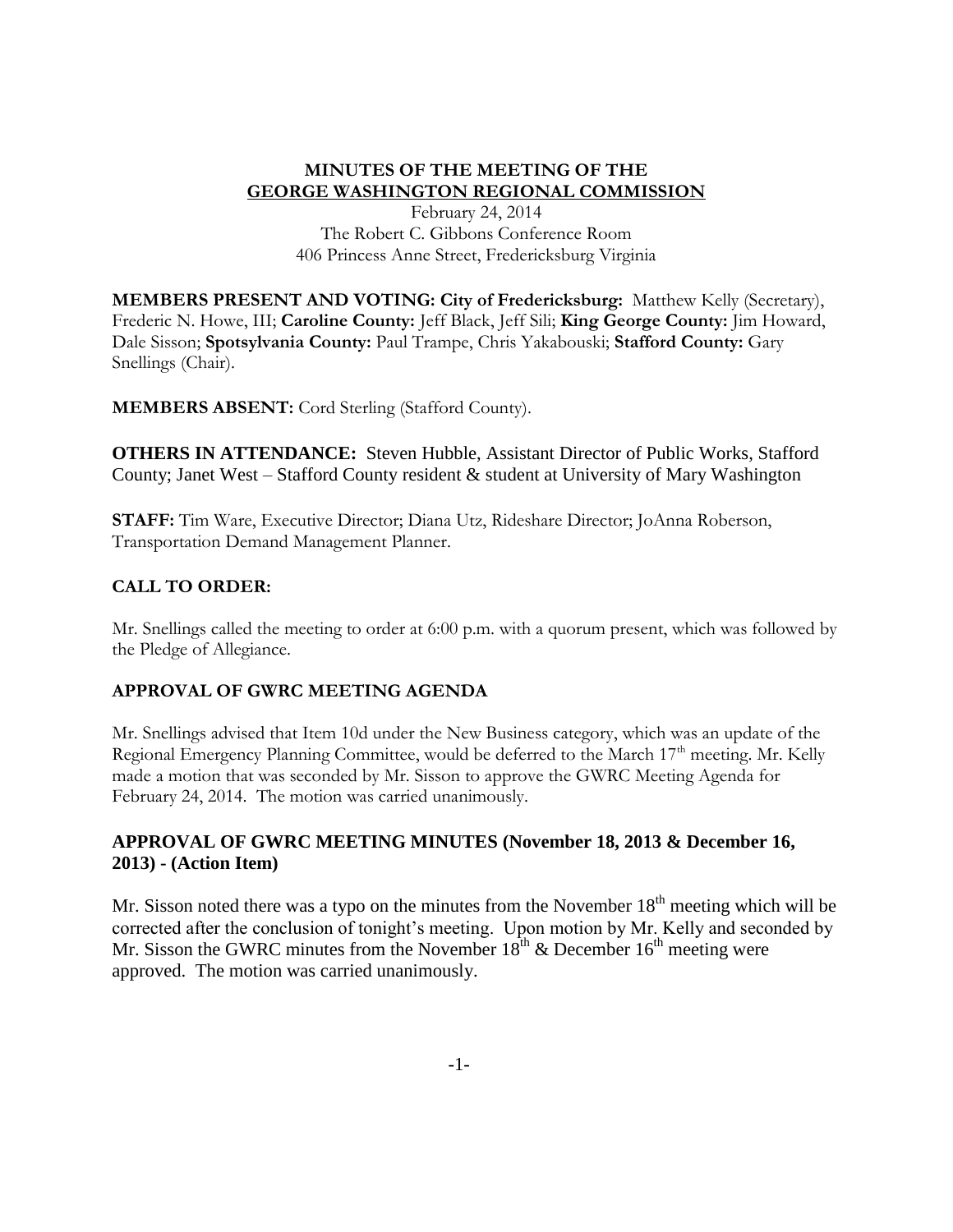#### **PUBLIC INVOLVEMENT**

Ms. West advised that she is a resident of Stafford County and a student taking an Intro to Planning class at the University of Mary Washington. Ms. West stated that she was in attendance at tonight's meeting for a class requirement. Ms. West stated that she choose to attend the GWRC meeting instead of an individual locality meeting because she was interested in issues that involve the region.

## **FINANCIAL REPORT**

Mr. Ware relayed that the new accounting system is being utilized totally now by GWRC and the system is working well. Mr. Ware stated that this new system has the capability to provide better and more concise reporting data. Mr. Ware stated that to date, GWRC is still \$62,532.71 to the good and is still on track to accrue an additional \$50,000.00 as positive cash flow by the end of December, 2014.

## **EXECUTIVE DIRECTOR'S REPORT**

Mr. Ware advised that next Monday GWRC, FAMPO, Community Leaders, and Chairman of both GWRC & FAMPO will be meeting collectively. Mr. Ware stated that he has been asked to provide a presentation as to what GWRC does and how it may assist with the strategic plan implementation for the University of Mary Washington.

Mr. Ware relayed that the State funding budget has been cut by \$70,000. Mr. Trampe asked what the percentage of that cut would be applicable to this region. Mr. Ware stated the approximate percentage should be \$2,000 less to our region.

#### **OLD BUSINESS:** None

#### **NEW BUSINESS:**

**a.) Approval of GWRC Resolution No. 14-14, Authorizing Execution of Agreement with the Virginia Department of Rail & Public Transportation (DRPT)** – Ms. Diana Utz

Ms. Utz gave an overview on the grant application process that is submitted to Department of Rail & Public Transportation (DRPT) which is an annual federal requirement. The grant is utilized to run and support the rideshare program through GWRC.

Ms. Utz advised that the grant is an 80/20 grant percentage; with 80% being funded by DRPT and 20% being funded with local matches. Ms. Utz stated that the FY2014 DRPT granted amount is \$355,803 and the local match is \$88,951. Ms. Utz also relayed that CMAQ funding provides \$153,069 in funding and \$44,250 that covers expenses for leased parking lots in both Spotsylvania & Stafford counties to accommodate the region's Dahlgren commuters.

Ms. Utz relayed that the total program funding, which includes the local matches, the DRPT allocations, and the CMAQ funding equals \$642,073. Ms. Utz advised that the grant amount requested has not increased in funding for the last several years. Ms. Utz stated that if the grant amount requested increased then this would result in a higher match being required locally.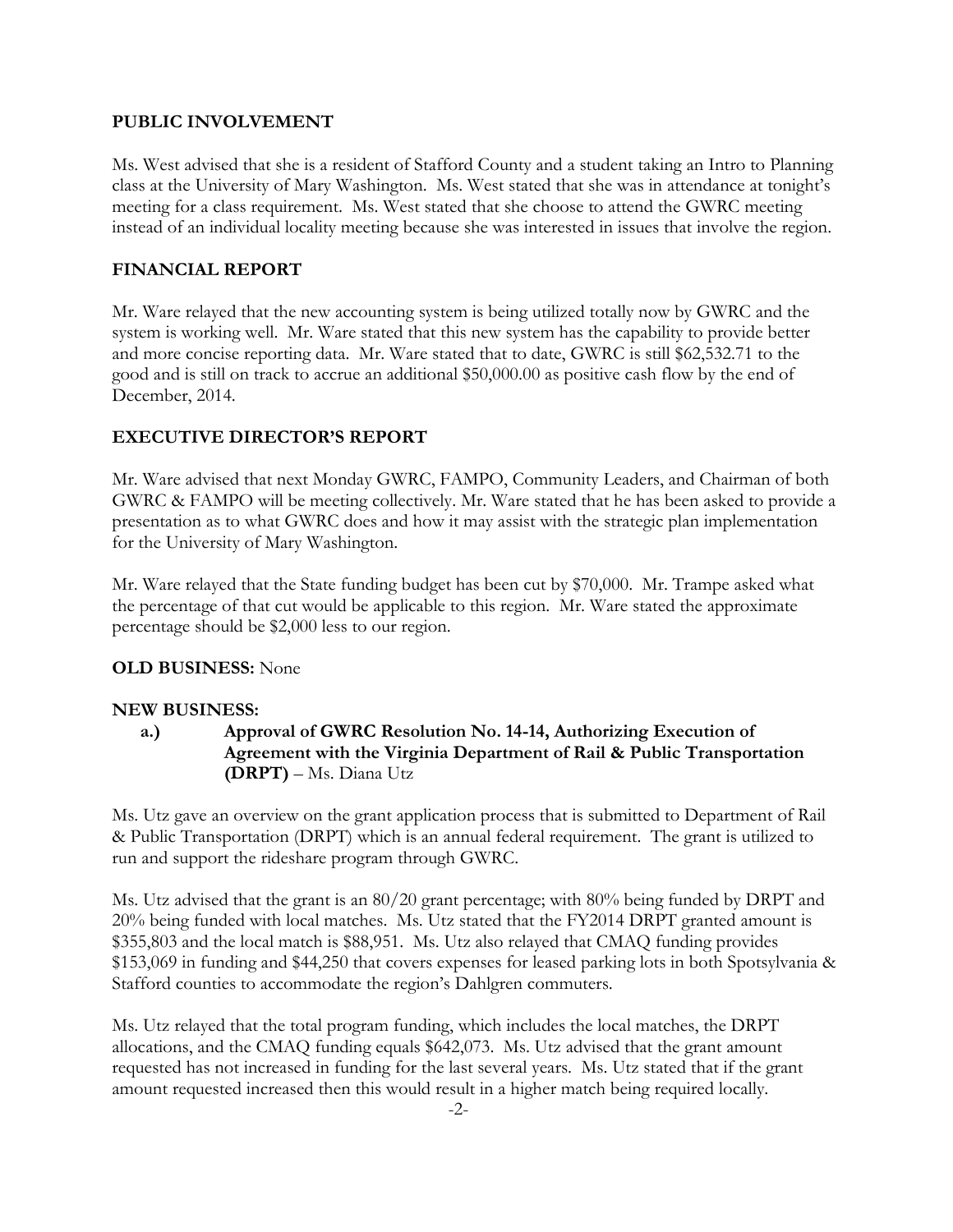Ms. Utz advised that the grant program consists of sixteen work elements which includes some of the following programs: free matching program; GWRC website; applicant follow-ups; van pool formation, maintenance, & assistance; Advantage self-insured insurance pool program; van start program; van save program; National Transit database data collection; car pool formation, maintenance, & assistance; commuter buses; commuter lots and leased parking spaces; public outreach; guaranteed ride home program; and TDM/Planning transportation demand management plan.

Ms. Utz stated that currently this region has over 400 vanpools registered in our data base that transport 5,112 people on a daily basis from this region to their work sites in the Northern Virginia, Washington, DC or Richmond work areas. Ms. Utz stated this equates to a reduction of 154,586,880 vehicular miles traveled annually.

Ms. Utz relayed that the current data reflects that car pools registered with GWRC are down; however, slugging is up. Ms. Utz stated that GWRC also assists and promotes the use of riding commuter buses outside of the region as well as supporting and promoting people to utilize the local FRED transit bus system. Ms. Utz advised that GWRC also promotes both the VRE and Metro systems as another resource option in lieu of commuters riding alone.

Ms. Utz advised that GWRC promotes and advertises the commuting options with a fall/winter and spring/summer campaign with radio advertising; highway signs; the GWRC website; community outreach; commuter job fairs; & applicant surveys. Ms. Utz stated that for FY2013, GWRC provided commuting assistance to more than 40,000 people within the region.

Upon motion made by Mr. Sisson and seconded by Mr. Howe, Resolution 14-14 was unanimously approved.

## **b.) Approval of GWRC Resolution No. 14-15, Reappointing a First Vice Chairman, Second Vice Chairman, & Treasurer to Serve for the Remainder of Fiscal Year 2014** – Mr. Tim Ware

Mr. Ware advised that as GWRC has three new members that to complete the remainder of the term of the previous board members through July 2014, the committee needs to re-appoint the positions of: First Vice Chairman (Spotsylvania representative); Second Vice Chairman (King George representative); & Treasurer (Caroline representative).

Upon recommendation from Mr. Trampe, Mr. Sisson, and Mr. Sili respectively; the following nominations were made and unanimously endorsed:

> First Vice Chair – Mr. Chris Yakabouski Second Vice Chair – Mr. Jim Howard Treasurer – Mr. Jeff Black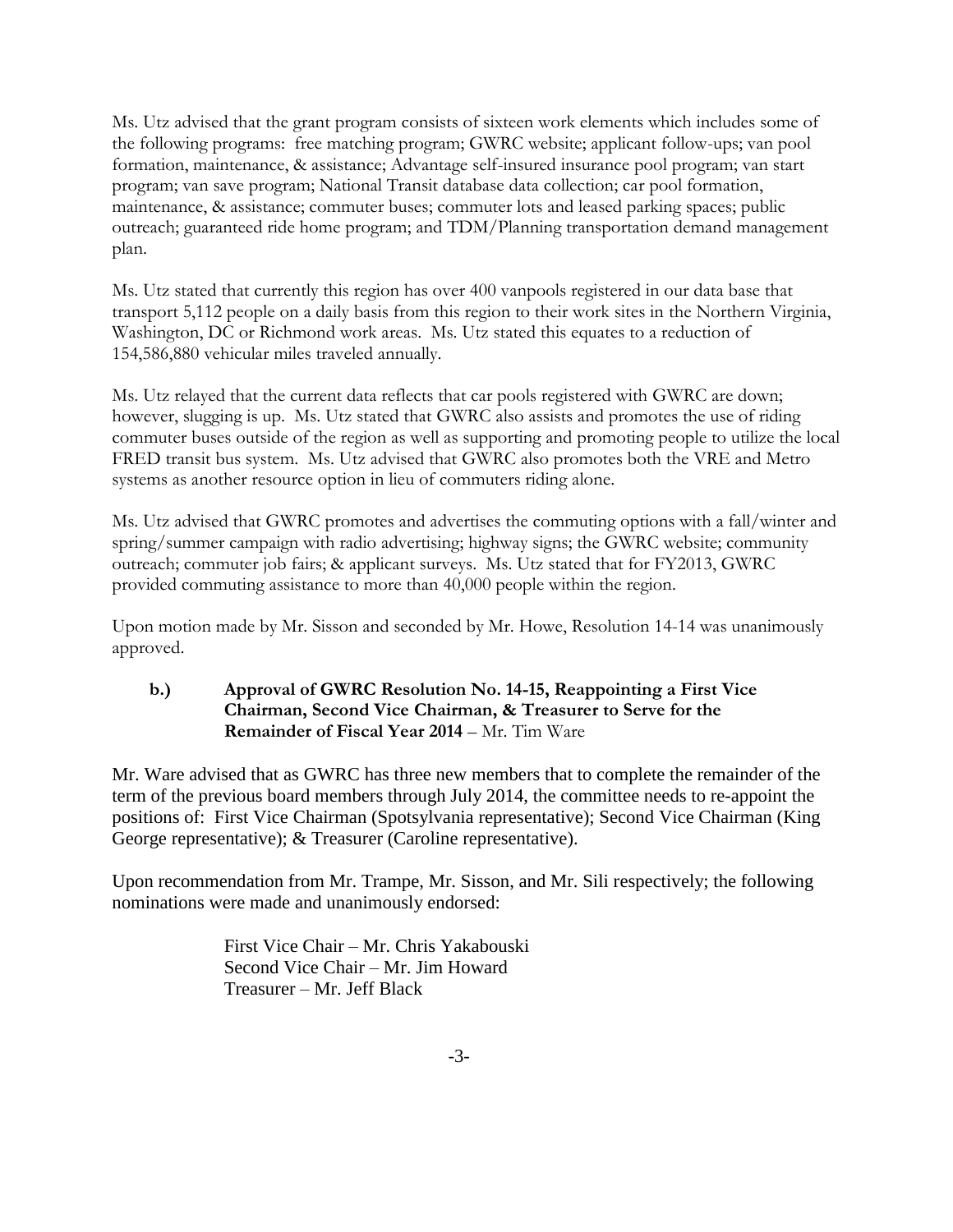## **c.) Storm Water Regulation Update –** Mr. Steve Hubble

Mr. Steve Hubble provided an update on the Virginia Storm Water Management Program Regulations (VSMP) and MS4 Storm water Discharge permit update. Mr. Hubble stated that VSMP does the following:

Provides prescriptive requirements for storm water management for all new land development and constructions projects throughout the region

As a result of the Chesapeake Bay Preservation Act from 1990, all GWRC localities are required to address storm water management and water regulations per state regulations

Localities implement ordinances and current requirements individually for the City of Fredericksburg, Spotsylvania, & Stafford & per the Chesapeake Bay Act for both Caroline and King George

Mr. Hubble stated that the Storm water Permit (MS4) regulates existing developments and systems throughout the region. Mr. Hubble stated that as a result of the MS4, that the clean water act will require that it be applied to the rural areas within the region which will affect both Caroline & King George counties. Mr. Hubble relayed that the issuance of permits and oversights will be provided by the State through DEQ and it will have substantial costs associated with the regulatory updates.

Mr. Hubble relayed that as a result of General Assembly action from 2005, that regulations are now completed and were adopted on September 3, 2011. Mr. Hubble stated that these are state mandated regulations and are standardized for all localities in the State of Virginia. Mr. Hubble relayed that the new regulations will now transfer additional oversight and responsibility previously held by the State now to the individual locality. Mr. Hubble stated that local adoption will be required by July 1, 2014.

Mr. Hubble advised that performance standards are being changed and he provided a handout which listed the current regulations as well as the new regulations. Mr. Hubble stated that the new responsibilities will now require that the locality staff oversees developer construction's storm water permits. Mr. Hubble stated that the good things from the new local regulations will be flexibility in compliance with vesting and grandfathered projects.

Mr. Hubble stated that the next steps in the VSMP regulations are that by January 15, 2014, all localities will have completed their draft ordinances/fundings/staffing plan to DEQ. Mr. Hubble relayed that the five localities within the FAMPO region all met the January 15<sup>th</sup> deadline. Mr. Hubble stated that public hearings on the draft ordinances will occur in the March/April time frame and that final program implementation will be received from DEQ by July 1, 2014.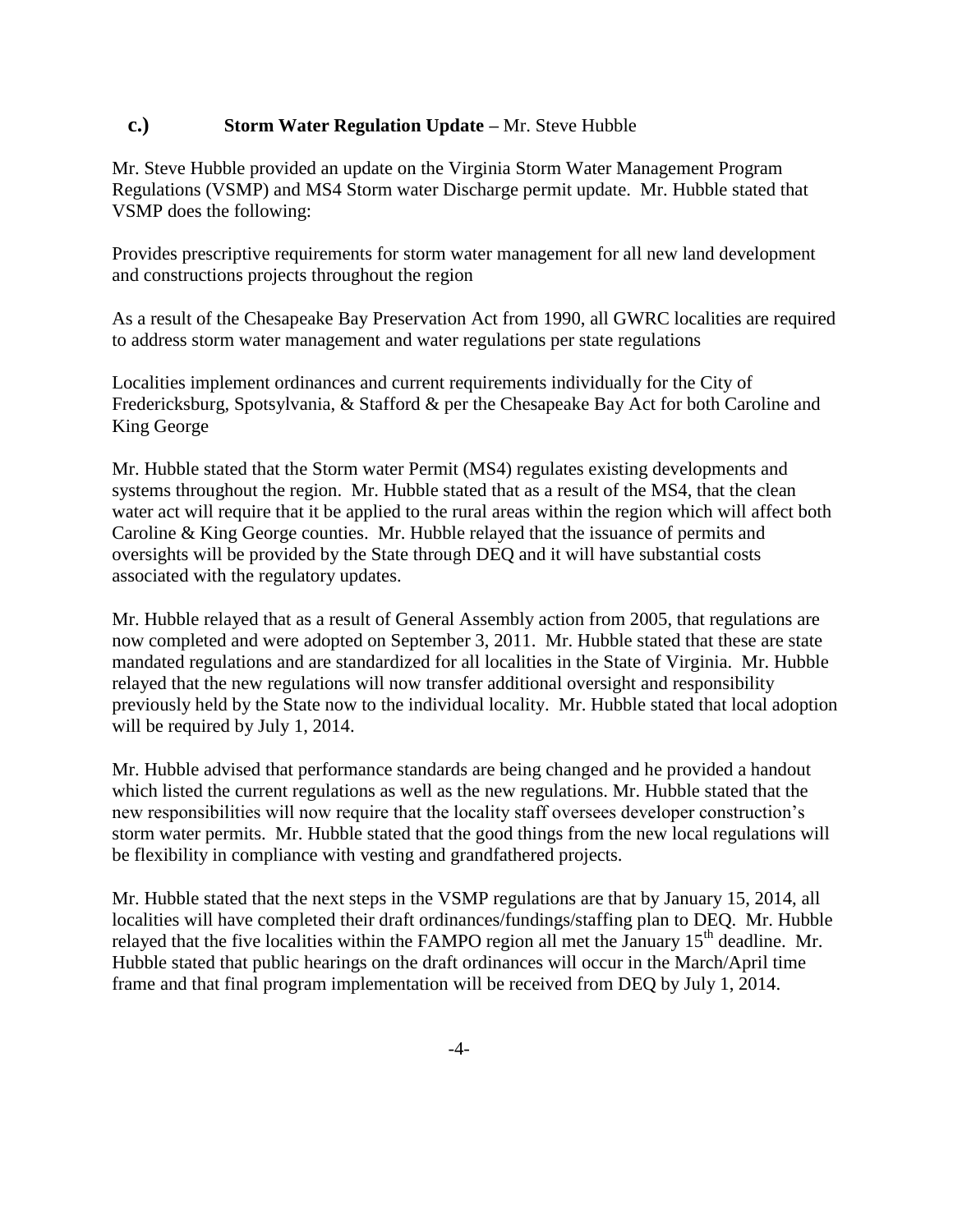Mr. Hubble advised that the MS4 permit regulations previously affected only the City of Fredericksburg and the Counties of Spotsylvania & Stafford. However, Mr. Ware relayed that information that had been submitted to staff earlier today indicates that now Spotsylvania County is exempt. Mr. Hubble relayed that he was not aware of this change.

Mr. Snellings asked that this item appear again on the upcoming March agenda so that Mr. Ware can have time to confirm why Spotsylvania County is now exempt. Mr. Howe stated that this issue is a sleeping giant and the localities have no idea how extensive the costs will be. Mr. Howe stated that he felt the costs associated would be monumental over the next 15 years. Mr. Snellings concurred and stated that deferring this item would also allow staff to determine a preliminary cost associated with the program requirements.

# **d.) Farmers Market Grant Application – Mr. Tim Ware**

Mr. Ware stated that he was presenting renewal of the Farmers Market Grant application for Ms. Elizabeth Borst. Mr. Ware stated that Mary Washington Hospital provides a \$20,000 grant that supports the Farmers Market Nutrition Incentive Program. The program matches up to \$10.00 of SNAP purchases at the regional farmer's market locations. Currently, the program matches purchases by those participating in both the farmer's markets in Spotsylvania & Stafford Counties. Mr. Sili asked if the Caroline Farmer's Market would also qualify. Mr. Ware stated that not at this time. Mr. Ware relayed that the program is collaborative and GWRC serves as the fiscal agent and sponsor.

Upon motion by Mr. Sisson and seconded by Mr. Yakabouski, with there being unanimous support, the Farmers Market Grant application request was endorsed for the FY2014 year.

# **e.**) **Regional Court System – Mr. Matt Kelly**

Mr. Kelly asked for member comments in regard to providing input for future years on the development of a regional court system. Mr. Kelly stated that for the City, as a result of the new Courthouse complex, they will now have 2 court rooms vacant that will not be utilized by the City. Mr. Kelly stated that the City of Fredericksburg's annual budget is \$82 million dollars and \$11 million dollars of this budget is allocated to the Court systems.

Mr. Snellings stated that he was in favor of a regional concept and it would certainly be less expensive than each locality having to continually build new courthouse facilities; however, he did not know how the logistics of something like this would occur.

Mr. Kelly asked that Mr. Ware obtain information from the State whereby regional court system facilities are already in place; the regulations that are required to be met; the cost savings; etc. and to have this item discussed in further detail at the upcoming March  $17<sup>th</sup>$  meeting.